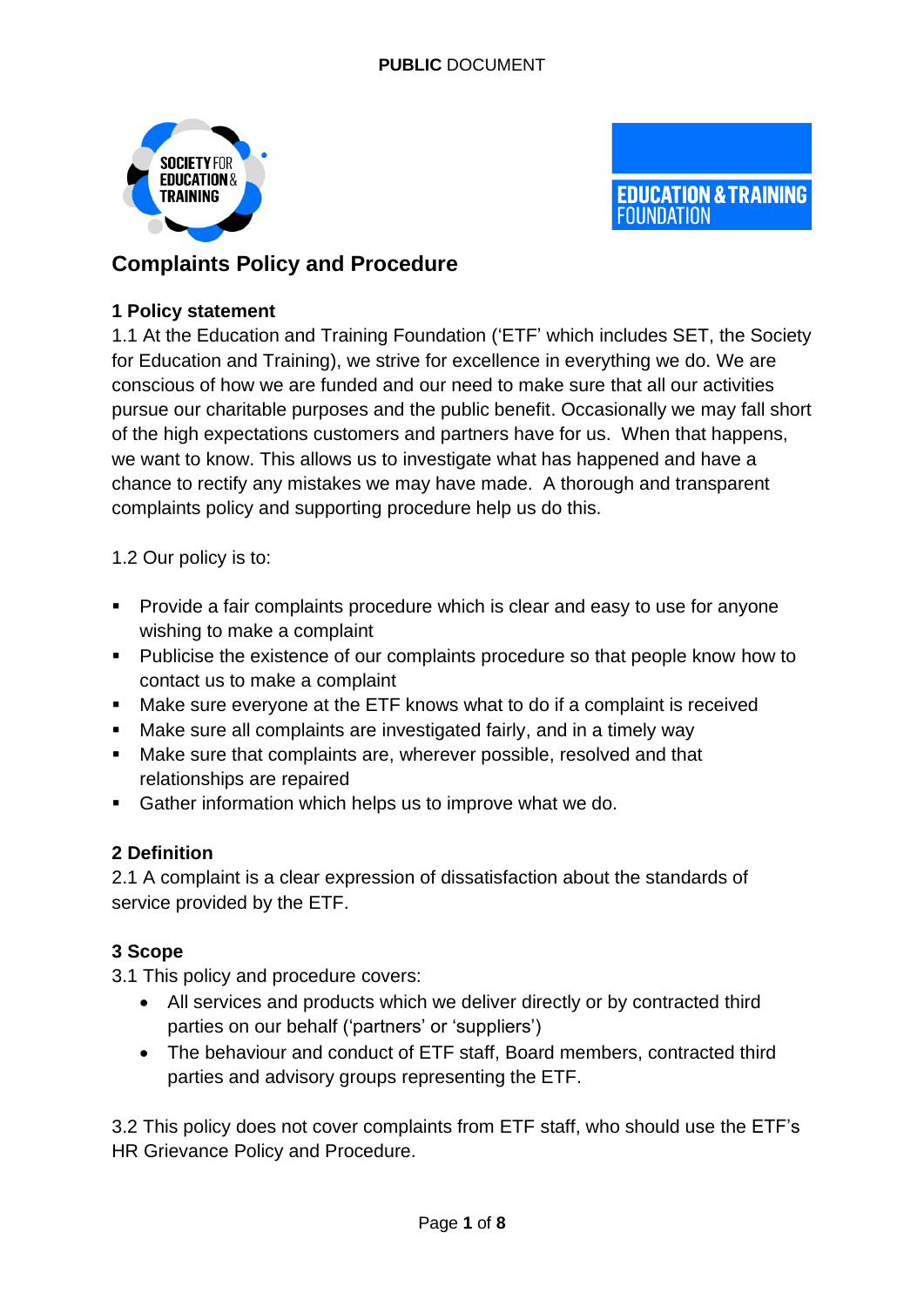3.3 This policy **cannot** be used to complain or appeal against:

- A decision not to award Qualified Teacher Learning and Skills (QTLS) status or Advanced Teacher Status (ATS) (see instead the [QTLS and ATS Awards](https://set.et-foundation.co.uk/help/set-policies-and-procedures/set-code-of-professional-practice-and-procedures/qtls-and-ats-awards-appeals-policy)  [Appeals Policy\)](https://set.et-foundation.co.uk/help/set-policies-and-procedures/set-code-of-professional-practice-and-procedures/qtls-and-ats-awards-appeals-policy).
- A decision to remove membership, following an investigation (see instead the [SET Actions Against Members Policy\)](https://set.et-foundation.co.uk/help/set-policies-and-procedures/set-code-of-professional-practice-and-procedures/set-actions-against-members-policy).
- Support allocation outcomes following an application for reasonable adjustments [\(QTLS and ATS Reasonable Adjustments Policy and Procedure\)](https://set.et-foundation.co.uk/help/set-policies-and-procedures/qtls-and-ats-reasonable-adjustments-policy-and-procedure).

## **4 Procedure: Informal complaints**

4.1 In many cases, an issue is best resolved informally between the two parties in which the problem pertains to. An informal, practical, and sensible approach should be taken to informally resolve the issue. The process for this is:

- a) The individual raises the issue verbally with the ETF member of staff, either directly or via a commissioned supplier.
- b) The ETF member of staff, or a nominated colleague will respond to the complainant within 5 working days of receiving the complaint.
- c) The complainant has 5 working days, after the ETF staff member has responded, to confirm they are satisfied with the resolution, or to request the complaint be escalated to become a formal complaint (at which point the Stage 1 formal complaint process will commence; see Section 5). If neither of these are received, it will be assumed the case is closed.

Timeframe: immediate to within 10 working days. Method: verbal.

#### **5 Procedure: Formal complaints**

5.1 If complaints cannot be resolved informally, the formal complaints procedure has three stages of handling and escalation.

- Stage 1. Review by the Head of Department of the area concerned, or Head of Compliance in their absence
- Stage 2. Review by the Director of the area concerned or another appropriate Director in their absence)
- Stage 3. Review by the CEO (or a member of the ETF's Senior Leadership Team in their absence).

5.2 All formal complaints should proceed through stages 1 and 2 before they proceed further (unless they refer to the Head of Department, the Director concerned or the CEO / DCEO, in which case they will automatically be escalated to the next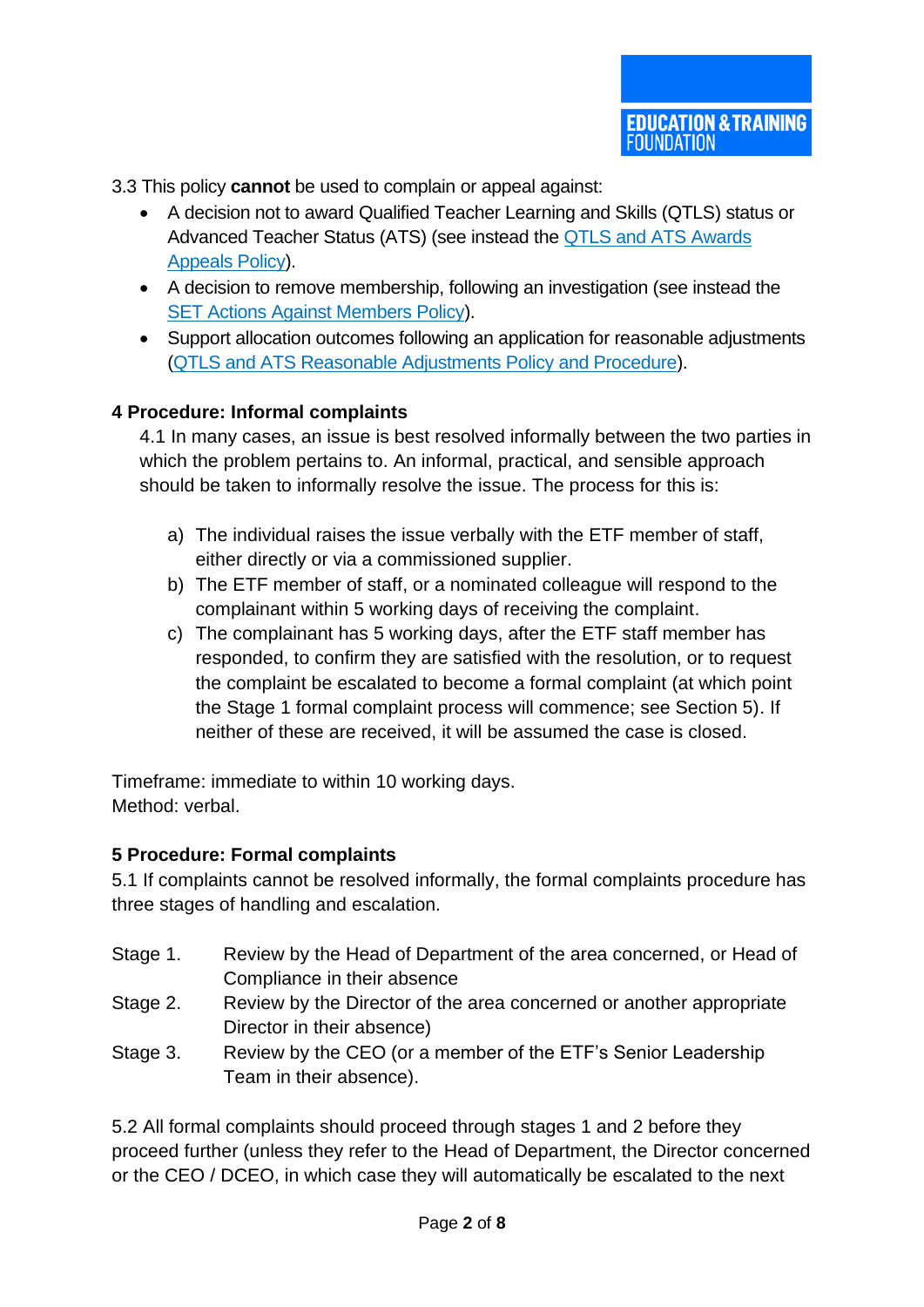level). In terms of the CEO, the next escalation level would be the Chair of the Board.

5.3 A formal complaint process flowchart can be found as an Appendix to this Policy and Procedure document.

# **Stage 1 Review by the relevant Head of Department**

- Complaint is received:
	- o in writing to: Education and Training Foundation, 157-197 Buckingham Palace Road, London SW1W 9SP.
	- o by email to [complaints@etfoundation.co.uk](mailto:complaints@etfoundation.co.uk)
	- $\circ$  by 'phone on 020 3740 8280.
- a) Complaint is logged formally with the ETF's Customer Services Team at the point of receipt, and then with the SET team for member-specific complaints, or the Governance, Compliance and Improvement (GCI) team for nonmembership complaints.
- b) Case ownership is allocated to the appropriate member of staff to deal with the complaint. If the complaint is regarding the Head of Department reviewing the Stage 1 complaint, it will be escalated to the Head of Compliance. If the complaint is regarding that Head, it will be escalated to the Governance Director, or an alternate Director where appropriate).
- c) Receipt of the complaint is acknowledged within 5 working days of receipt.
- d) Investigation of the complaint will then proceed. All complaints will be considered objectively, and the ETF will endeavour to resolve the matter in a fair, mutual and consistent way.
- e) Following the investigation, the complainant will receive a response from the ETF within 10 working days from the date of acknowledgement.
- f) The complainant has 5 working days from the date of the ETFs formal response to confirm they are satisfied with the resolution, or to request the complaint be escalated. If neither of these are received, it will be assumed the case is closed.
- g) A member of the SET or GCI teams will log the investigation and subsequent escalation or resolution of the complaint.

Timeframe: Between 5 working days and, at the latest, 20 working days after submission of complaint.

Method: email, verbal, or written complaint submission; written formal response.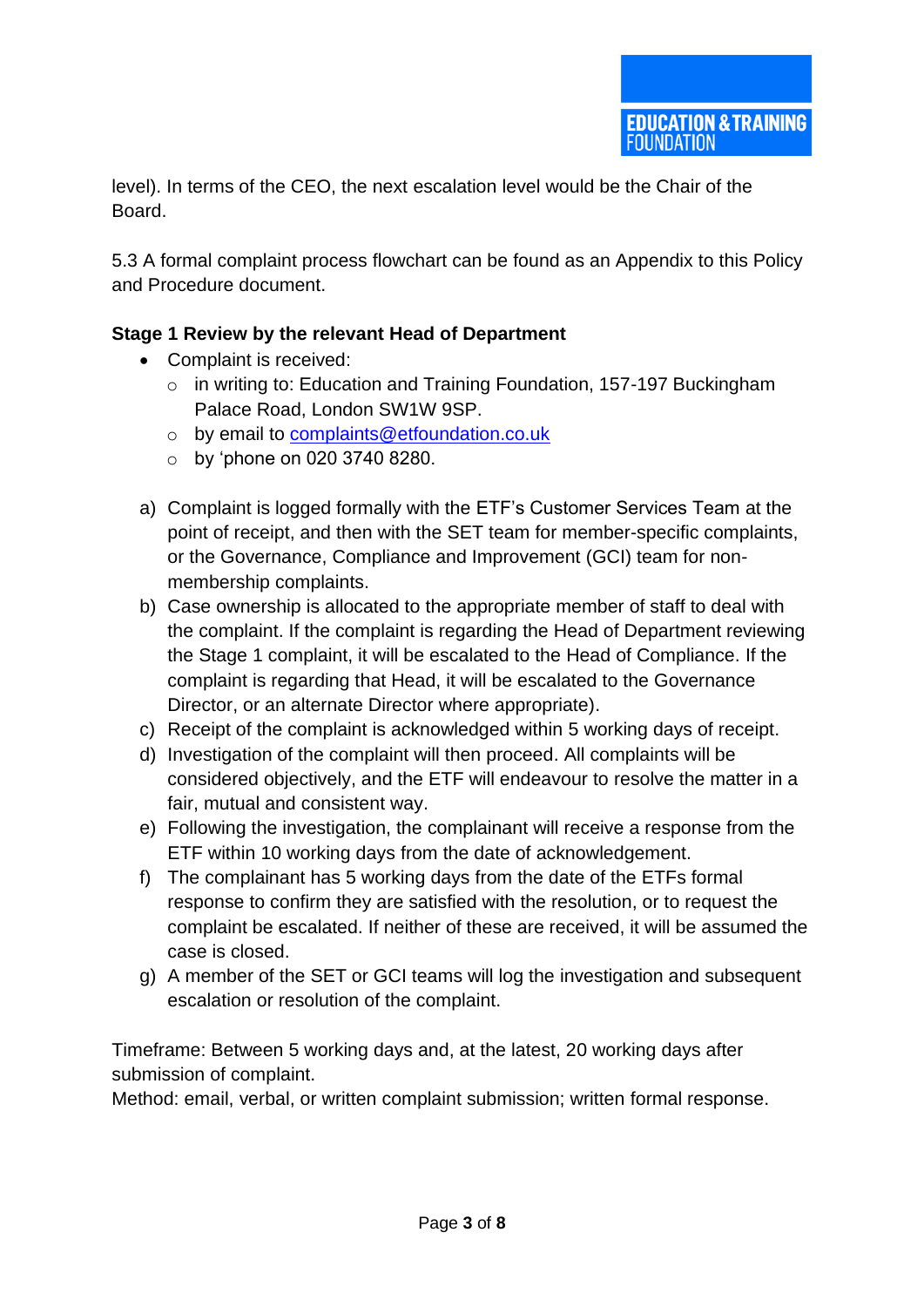# **Stage 2 Review by the Director of the area concerned**

- a) If the complainant feels that the issue has not been satisfactorily resolved at Stage 1, they can take the decision to escalate their complaint to Stage 2:
- b) Complainant confirms in writing within 5 working days that they are not content with the proposed course of action, explanation, or resolution and that they wish to escalate their complaint to stage 2. The stage 2 complaint process therefore starts on the date that the escalation is requested [i.e. from point c)].
- c) Receipt of the escalated complaint is acknowledged within 5 working days of receipt.
- d) Case is then escalated to the Director of the area concerned. If the complaint is regarding that Director, it will be escalated to an alternate and appropriate Director.
- e) Within 5 working days of the request to escalate the complaint to stage 2 being acknowledged, the Director will decide whether further information from the complainant is required ('notice of consideration'). At this point, the complainant will be:
	- i. offered an additional 5 working days to provide further written information to support their complaint. This will then be followed by the Director's review which should last no longer than 10 working days from the receipt of the supporting information
	- ii. informed that the Director will commence a review of the case and all relevant material to date with no additional information sought). As per point i., this will last no longer than 10 working days from the notice of consideration.
- f) Complainant will receive a response from the ETF within 5 working days of the end of the Director's review.
- g) Complainant has 5 working days, after the response has been issued, to confirm they are satisfied with the resolution, or to request the complaint be escalated. If neither of these are received, it will be assumed the case is closed.
- h) A member of the SET or GCI teams will log the investigation and subsequent escalation or resolution of the complaint.

Timeframe: Between 5 working days and, at the latest, 35 working days after the date of the request to stage 2 escalation is requested.

Method: written escalation requested, followed by consideration by the Director, and written formal response.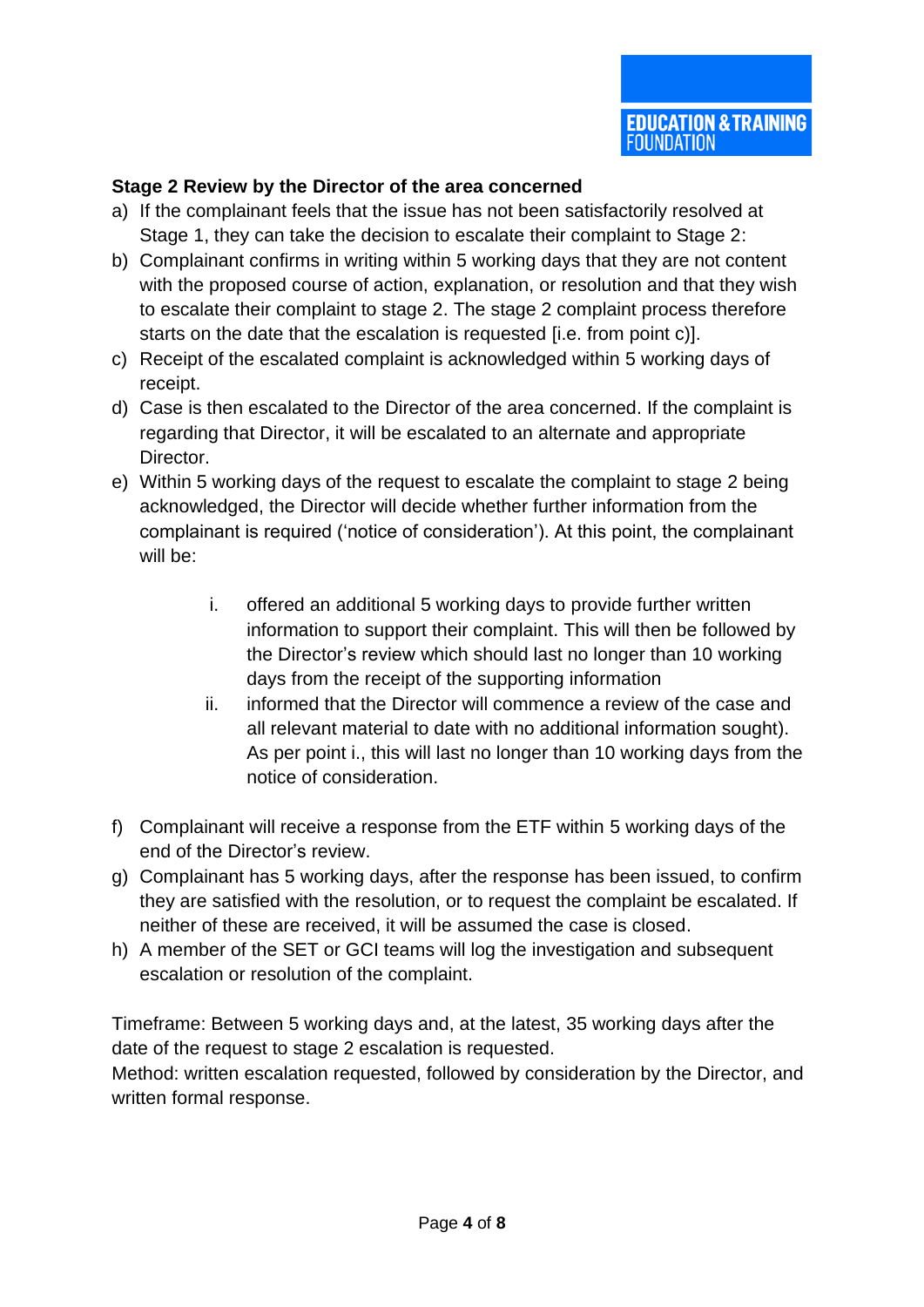## **Stage 3 Review by the CEO (or Senior Leadership Team member)**

If the complainant feels that the issue has not been satisfactorily resolved at Stage 2, they can take the decision to escalate their complaint to Stage 3:

- a) Complainant confirms within 5 working days that they are not content with the proposed course of action, explanation, or resolution and that they wish to escalate their complaint to the next stage (stage 3). The stage 3 complaint process therefore starts on the date that the escalation is requested.
- b) Receipt of the escalated complaint is acknowledged within 5 working days.
- c) The CEO is advised by the Head of Compliance of the complaint. If the complaint is regarding the CEO, it will instead be escalated to an ETF Board member.
- d) Within 5 working days of the request to escalate the complaint to stage 3 being acknowledged, the CEO (or Board member) will decide whether further information and / or a meeting with the complainant is required ('notice of consideration'). At this point, the complainant will be:
	- i. Invited to make a written submission to the CEO (or Board member) in support of their complaint within 5 working days of the notice of consideration
	- ii. Or offered arrangements for a meeting with the CEO (or Board member) within 10 working days of the notice of consideration
- e) Should the CEO request a meeting with the complainant (which can be in person, virtually or by telephone), the Head of Compliance (or their delegate) will administer arrangements and be the minute taker for such meeting / discussions.
- f) If the complainant agrees to a meeting, they may be accompanied by an independent person for the purposes of support.
- g) Following either the receipt of the supporting written submission, and / or the meeting with the complainant, the CEO (or Board member) will then proceed with a review of the substance of the case and its handling. This will usually take 10 working days.
- h) The complainant will receive a response from the ETF within 5 working days after the CEO (or Board member)'s consideration of the written submission or the meeting, whichever is the later.
- i) The CEO (or Board member, where appropriate)'s decision is final.
- j) A member of the SET or GCI team will log the investigation and subsequent final outcome.

Timeframe: Between 5 working days and, at the latest, 40 working days after escalation to stage 3 complaint.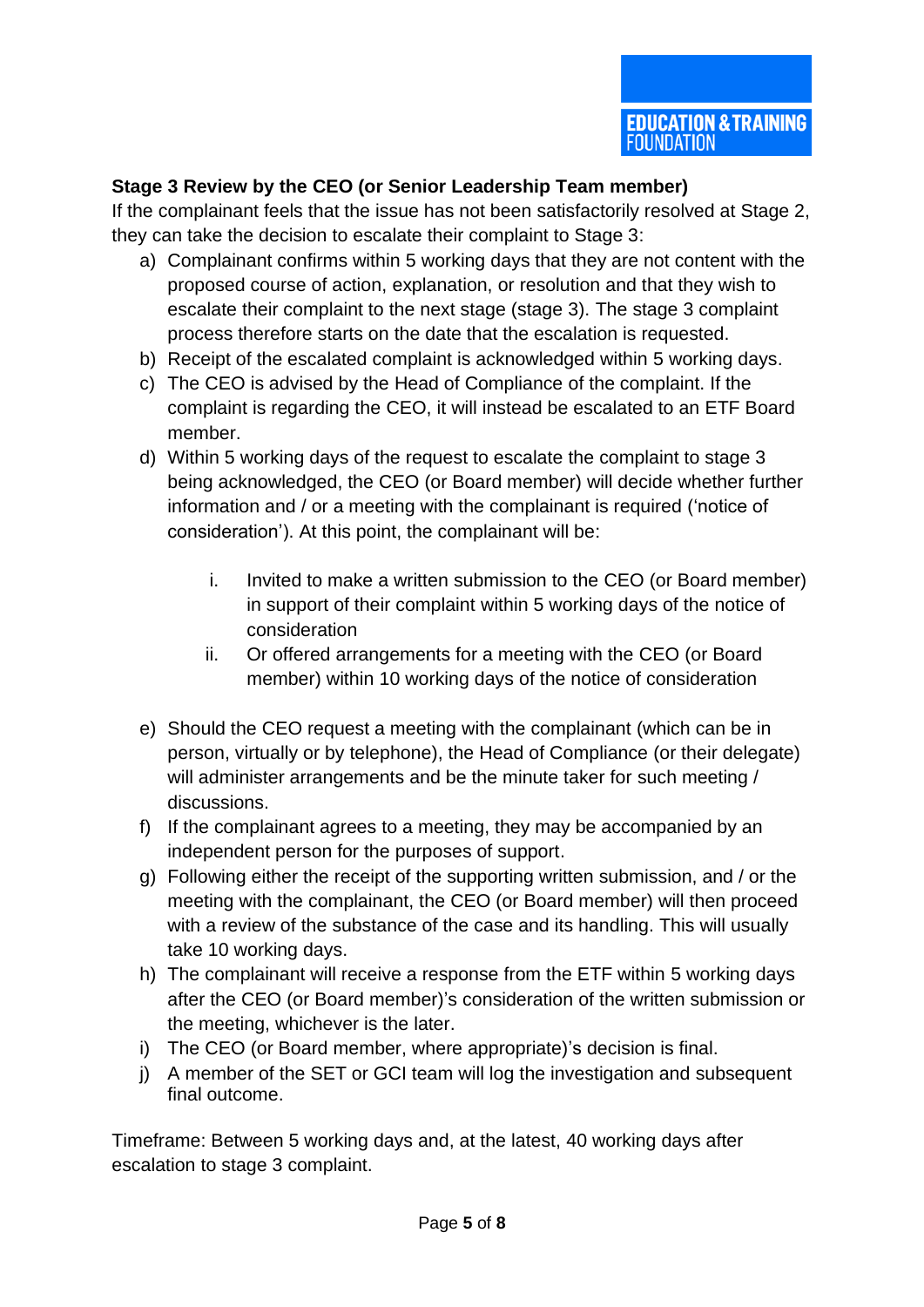Method: written dissatisfaction notice, supported by optional additional written submission or meeting, followed by the CEO (or Board member)'s consideration, and written formal response.

#### **6 Vexatious complaints**

6.1 Some complaints are communicated with the ETF in a way that may appear vexatious. We consider a vexatious complaint is one that is pursued, regardless of its merits and is considered to be unreasonable, without foundation, frivolous, repetitive, burdensome, or unwarranted.

6.2 We treat all complaints on their merits. However, we may consider a complaint to be vexatious where the individual:

- Persists in pursuing a complaint which has already been investigated by an ETF staff member and provides no new or material information
- Seeks to prolong contact by continually changing the substance of a complaint or by continually raising further concerns or questions whilst the complaint is being addressed
- Fails to clearly identify the substance of a complaint, or the precise issues which may need to be investigated despite reasonable efforts by the ETF staff member to assist them
- Complains solely about trivial matters to an extent which is out of proportion to their significance
- Seeks to impose unreasonable demands or expectations on resources, such as responses being provided more urgently than is reasonable or necessary
- Persists in pursuing a complaint and /or seeks to impose unreasonable demands on resources where the complainant has already been informed that the complaint is outside of the ETF's remit or charitable purpose (e.g. requesting we act as an FE regulatory body; requesting we investigate complaints against HE providers, etc.).

6.3 The decision as to whether a complaint is considered to be vexatious rests with the CEO, with guidance from the ETF's Governance Director. The ETF will cease to investigate any complaint as soon as it considered to be vexatious and will notify the complainant accordingly.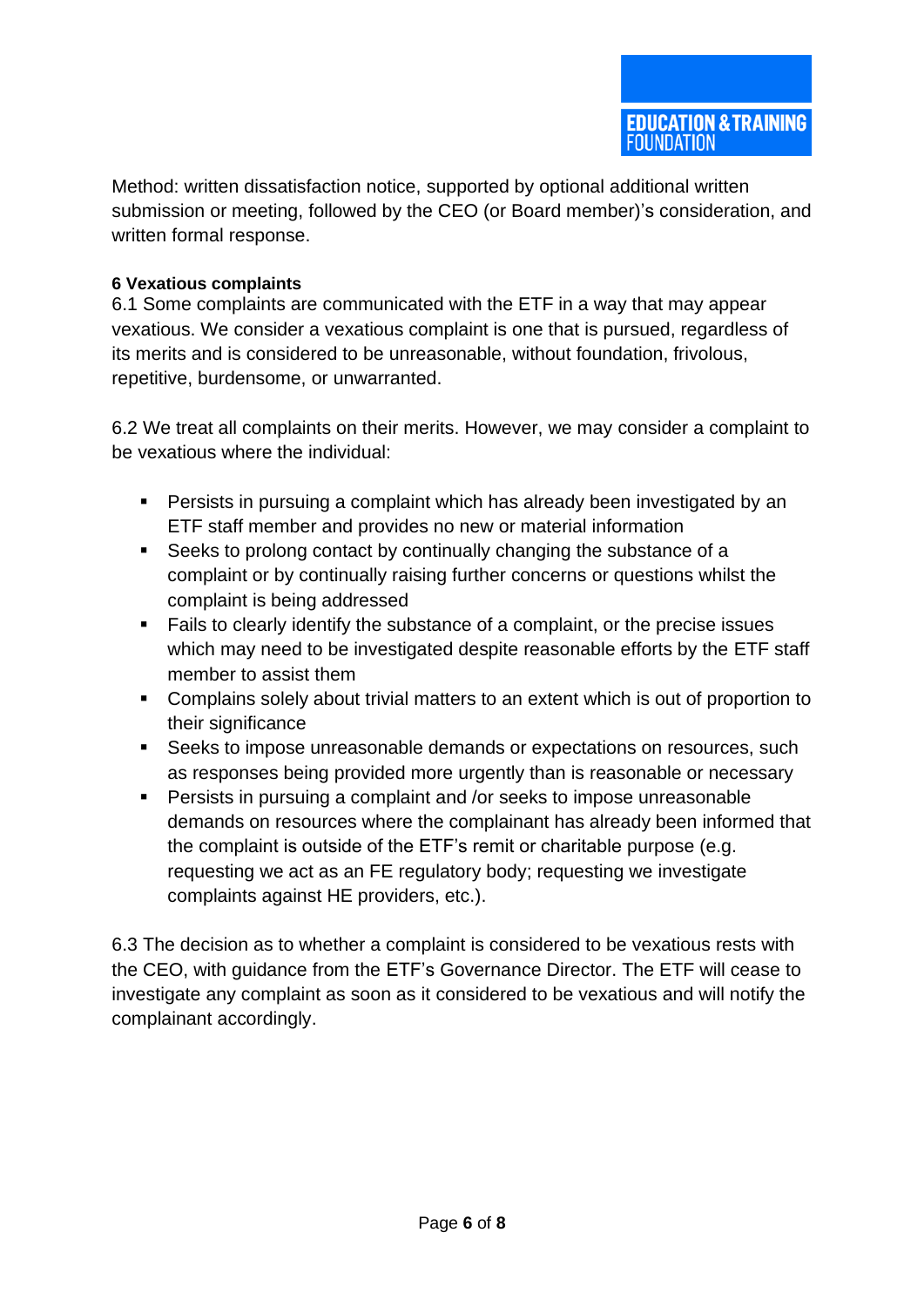#### **Formal complaint** received **Complaint sent to** Governance or Membership **Directorate and** logged  $(Stages 2 + 3)$ **Further information** requested from **Complaint assigned** complainant to appropriate member of staff and investigated **Further information** considered in Complainant investigation satisfied Case closed **Response sent Complainant not** satisfied and No reply received requests escalation **Next stage** commences **Investigation and** resolution or escalation logged

## **Appendix: Complaints procedure flowchart**

- **The ETF's Senior Management Team (SMT) receives anonymised reports of** ETF formal complaints as part of their monthly Performance Board meetings
- **EXTEM** The ETF's Board of Trustees receives (at least) an annual report.